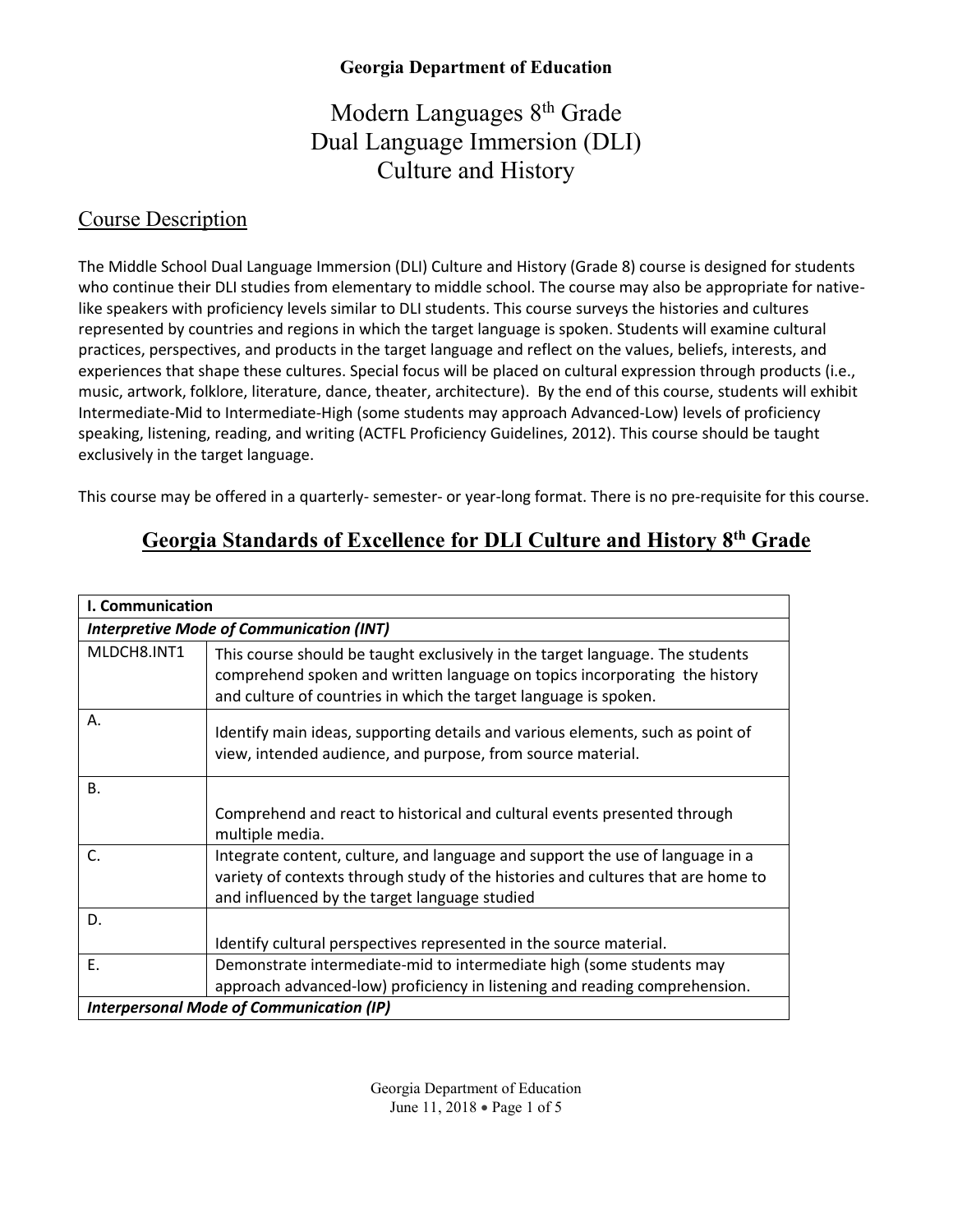| MLDCH8.IP1                                      | The student participates in oral and written exchange of information<br>incorporating the cultures and histories of countries in which the target language<br>is spoken.                                        |  |
|-------------------------------------------------|-----------------------------------------------------------------------------------------------------------------------------------------------------------------------------------------------------------------|--|
| Α.                                              | Use register appropriate to the situation                                                                                                                                                                       |  |
| В.                                              | Respond to questions and statements                                                                                                                                                                             |  |
| C.                                              | Respond and produce questions and statements                                                                                                                                                                    |  |
| D.                                              | Paraphrase and summarize information                                                                                                                                                                            |  |
| Ε.                                              | Utilize appropriate grammar and syntax                                                                                                                                                                          |  |
| F.                                              | Use a variety of vocabulary including idiomatic and culturally appropriate<br>expressions.                                                                                                                      |  |
| G.                                              | Demonstrate intermediate-mid to intermediate-high (some students may<br>approach advanced-low) proficiency in Interpersonal Speaking and Writing                                                                |  |
| MLDCH8.IP2                                      | The student initiates and sustains interaction using various communication<br>strategies within the themes of culture and history.                                                                              |  |
| А.                                              | Request for repetition, clarification, and explanation                                                                                                                                                          |  |
| <b>B.</b>                                       | Participate in extended oral and written activities reflecting the present, with<br>limited errors in usage of past and future tenses.                                                                          |  |
| C.                                              | Use paraphrasing, circumlocution, body language, and other creative means to<br>convey and comprehend messages.                                                                                                 |  |
| D.                                              | Use self-correction.                                                                                                                                                                                            |  |
| Ε.                                              | Describe and elaborate                                                                                                                                                                                          |  |
| <b>Presentational Mode of Communication (P)</b> |                                                                                                                                                                                                                 |  |
|                                                 |                                                                                                                                                                                                                 |  |
| MLDCH8.P1                                       | The students present information orally and in writing using familiar and new<br>vocabulary, phrases, and patterns in increasingly complex sentences                                                            |  |
| А.                                              | incorporating the themes of culture and history.<br>Synthesize and articulate main ideas and supporting details from a variety of<br>authentic language materials; support personal opinions; develop new ideas |  |
| В.                                              | Produce lengthier oral presentations (with limited errors in present tense, and<br>limited errors with past and future tenses).                                                                                 |  |
| C.                                              | Write lengthier, organized compositions (limited errors in present tense, limited<br>errors with past and future tenses).                                                                                       |  |
| D.                                              | Prepare and present organized, practiced, culturally authentic presentations<br>(e.g. poetry, skits, essays, or stories).                                                                                       |  |
| Ε.                                              | Demonstrate intermediate-mid to intermediate-high (some students may<br>approach advanced-low) proficiency in Presentational Speaking and Writing                                                               |  |
| MLDCH8.IP2                                      | The student employs a variety of communication strategies in preparing and<br>giving oral and written presentations incorporating the themes of history and<br>culture                                          |  |
| А.                                              | Present in extended oral and written activities reflecting the present, with<br>demonstrated usage of past and future tenses.                                                                                   |  |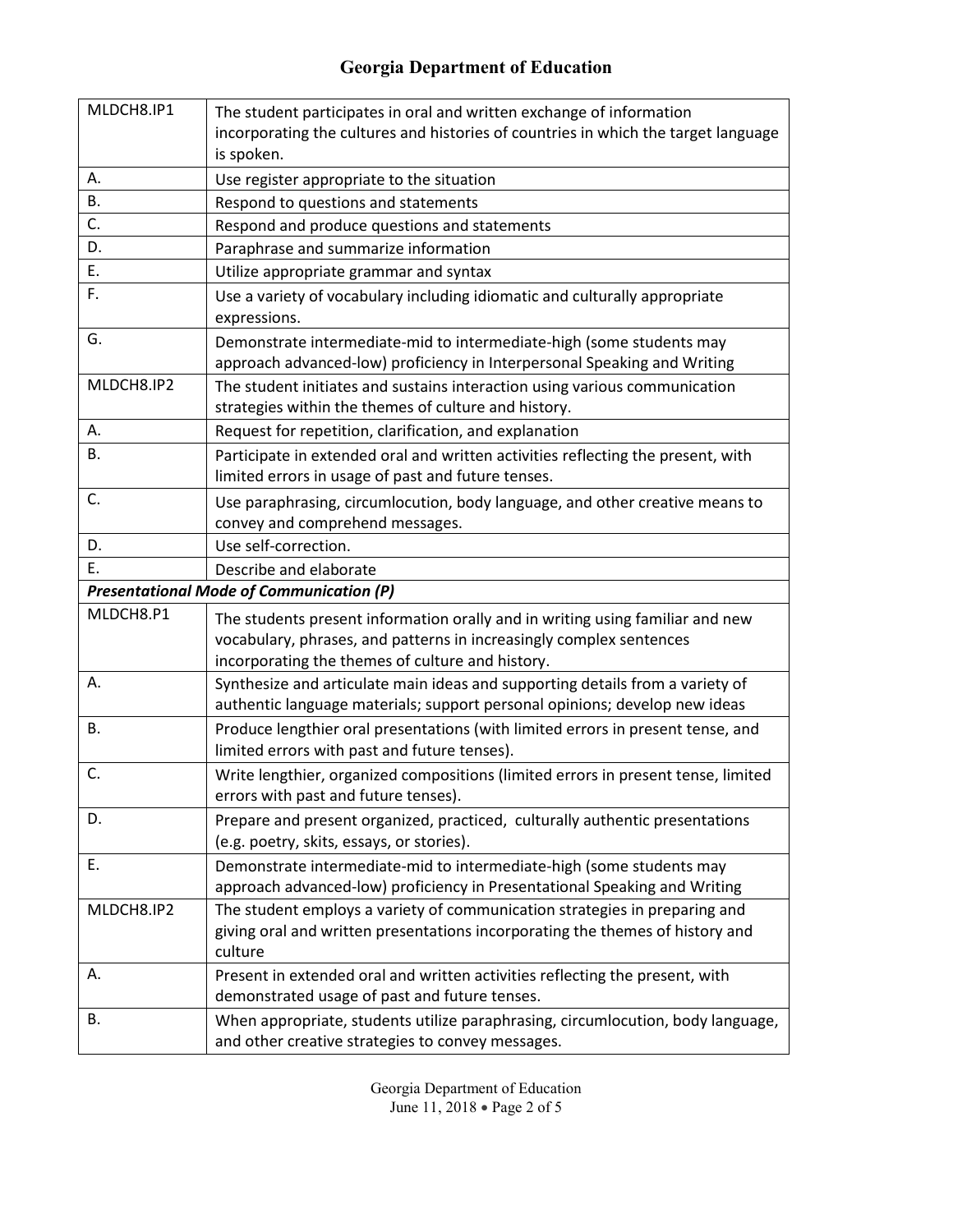| C.                                                                                                                                                                                                                                                                                                                                              | Students utilize organizational strategies (i.e. developing beginning, middle, and<br>conclusion, pacing, and delivery).                                                                                               |  |
|-------------------------------------------------------------------------------------------------------------------------------------------------------------------------------------------------------------------------------------------------------------------------------------------------------------------------------------------------|------------------------------------------------------------------------------------------------------------------------------------------------------------------------------------------------------------------------|--|
| D.                                                                                                                                                                                                                                                                                                                                              | Use self-correction.                                                                                                                                                                                                   |  |
| Ε.                                                                                                                                                                                                                                                                                                                                              | Demonstrate proper pronunciation, intonation, and writing conventions.                                                                                                                                                 |  |
| F.                                                                                                                                                                                                                                                                                                                                              | Demonstrate competency in culturally appropriate use of register and<br>consideration of audience.                                                                                                                     |  |
| G.                                                                                                                                                                                                                                                                                                                                              | Demonstrate use of transitional words, phrases, and cohesive devices.                                                                                                                                                  |  |
|                                                                                                                                                                                                                                                                                                                                                 | <b>Cultural Perspectives, Practices, and Products (CU)</b>                                                                                                                                                             |  |
| MLDCH8.CU1                                                                                                                                                                                                                                                                                                                                      | Understand, describe, and discuss historical events and cultural perspectives and<br>products of the target language culture(s).                                                                                       |  |
| А.                                                                                                                                                                                                                                                                                                                                              | identify and discuss how historical and cultural events, products, and practices<br>are perceived in the students' own culture as compared to the culture(s) where<br>the target language is spoken                    |  |
| В.                                                                                                                                                                                                                                                                                                                                              | Discuss how the viewpoints of people in countries where the target language is<br>spoken are reflected in their practices and products (i.e. political systems, art,<br>architecture, music, history, and literature). |  |
|                                                                                                                                                                                                                                                                                                                                                 | <b>Connections, Comparisons, and Communities (CCC)</b>                                                                                                                                                                 |  |
| MLDCH8.CCC1                                                                                                                                                                                                                                                                                                                                     | identify and discuss how historical and cultural events, products, and practices<br>are perceived in the students' own culture as compared to the culture(s) where<br>the target language is spoken                    |  |
| MLDCH8.CCC2                                                                                                                                                                                                                                                                                                                                     | Discuss how the viewpoints of people in countries where the target language is<br>spoken are reflected in their practices and products (i.e. political systems, art,<br>architecture, music, history, and literature). |  |
| Modern Languages Middle School DLI (language) Connections: Culture and History (Grade 8).<br><b>Summary of Skills Developed</b>                                                                                                                                                                                                                 |                                                                                                                                                                                                                        |  |
| Typical ML DLI Connections: Culture and History (grade 8) students will exhibit varying levels of<br>proficiency. The following list is intended to guide instruction and to assist teachers with their<br>planning by providing a two-page reference to the elements described in the Georgia Standards of<br>Excellence for Modern Languages. |                                                                                                                                                                                                                        |  |
| <b>Skills developed in MLDLC1</b>                                                                                                                                                                                                                                                                                                               |                                                                                                                                                                                                                        |  |
| The students:                                                                                                                                                                                                                                                                                                                                   |                                                                                                                                                                                                                        |  |
| MLDCH8.IP1A                                                                                                                                                                                                                                                                                                                                     | Use appropriate register                                                                                                                                                                                               |  |
| В.                                                                                                                                                                                                                                                                                                                                              | Respond to questions and statements                                                                                                                                                                                    |  |
| C.                                                                                                                                                                                                                                                                                                                                              | Respond and produces questions and statements                                                                                                                                                                          |  |
| MLDCH8.IP1D                                                                                                                                                                                                                                                                                                                                     | Paraphrase and summarize                                                                                                                                                                                               |  |
| E                                                                                                                                                                                                                                                                                                                                               | Use appropriate grammar and syntax                                                                                                                                                                                     |  |
| F                                                                                                                                                                                                                                                                                                                                               | Use a variety of vocabulary and expressions                                                                                                                                                                            |  |
| G                                                                                                                                                                                                                                                                                                                                               | Demonstrate Intermediate-Mid to Intermediate-High (some students may<br>approach Advanced-Low) Proficiency                                                                                                             |  |
| MLDCH8.IP2A                                                                                                                                                                                                                                                                                                                                     | Request repetition, clarification, and explanation                                                                                                                                                                     |  |

Georgia Department of Education June 11, 2018 • Page 3 of 5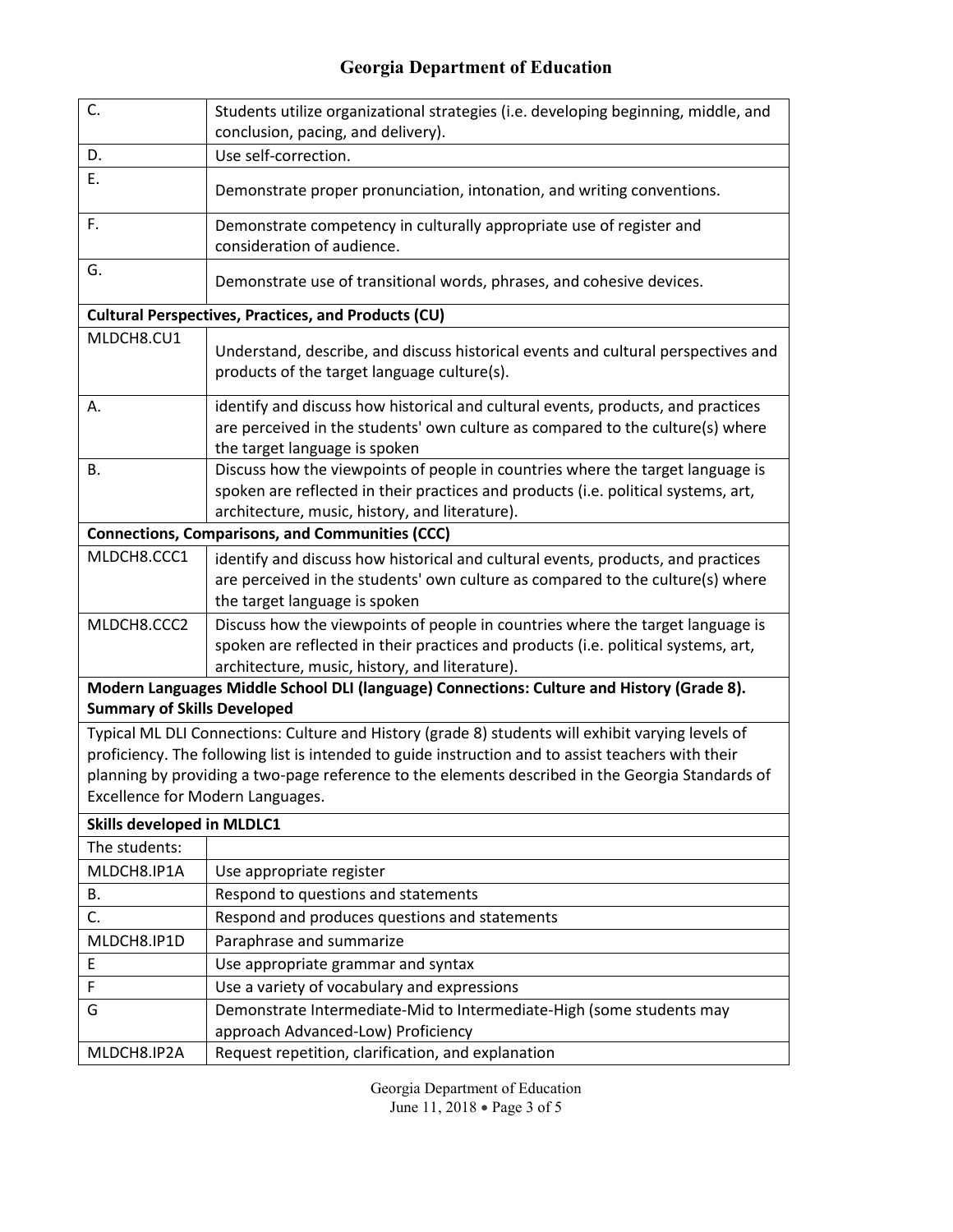| B                                                                                         | Participate in oral and written                                                         |  |
|-------------------------------------------------------------------------------------------|-----------------------------------------------------------------------------------------|--|
| С                                                                                         | Use paraphrasing, circumlocution, and other means to convey and comprehend              |  |
| D                                                                                         | Use self correction                                                                     |  |
| Ε                                                                                         | Describe and elaborate                                                                  |  |
| F                                                                                         | Use proper pronunciation, intonation, and writing conventions                           |  |
| G                                                                                         | Use culturally appropriate gestures                                                     |  |
| Н                                                                                         | Use transitional words, phrases, and cohesive devices                                   |  |
| MLDCH8.INT1A                                                                              | Identify main ideas and supporting details                                              |  |
| В                                                                                         | Understand subtleties of meaning                                                        |  |
| C                                                                                         | Recognize timeframe, mood, aspect, and voice                                            |  |
| D                                                                                         | Comprehend and react to current events and issues                                       |  |
| Ε                                                                                         | Understand connected discourse                                                          |  |
| F                                                                                         | Identify cultural perspectives                                                          |  |
| G                                                                                         | Demonstrate Intermediate-Mid to Intermediate-High Proficiency (some students            |  |
|                                                                                           | may approach Advanced-Low)                                                              |  |
| MLDCH8.P1A                                                                                | Summarize and communicate main ideas and supporting details                             |  |
| В                                                                                         | Produce brief oral presentations                                                        |  |
| C                                                                                         | Write short, organized compositions                                                     |  |
| D                                                                                         | Prepare and present culturally authentic presentations                                  |  |
| MLDCH8.P1E                                                                                | Demonstrate Intermediate-Mid to Intermediate-High Proficiency (some students            |  |
|                                                                                           | may approach Advanced-Low)                                                              |  |
| MLDCH8.P2A                                                                                | Present extended discourse in multiple timeframes                                       |  |
| MLDCH8.P2B                                                                                | Use circumlocution, paraphrasing, and other strategies.                                 |  |
| C                                                                                         | Utilize organizational strategies to prepare presentations                              |  |
| D                                                                                         | Use self correction                                                                     |  |
| Ε                                                                                         | Use proper pronunciation, intonation, and writing conventions                           |  |
| F                                                                                         | Appropriate use of register and consideration of audience                               |  |
| G                                                                                         | Use transitional words, phrases, and cohesive devices                                   |  |
| MLDCH8.CU1A                                                                               | Understand, describe, and discuss products and perspectives of the culture              |  |
|                                                                                           | studied.                                                                                |  |
| В                                                                                         | Understand, describe, and discuss practices and perspectives of the culture<br>studied. |  |
| MLDCH8.CCC1                                                                               | Identify and discuss connections with career fields.                                    |  |
| Modern Languages Middle School DLI (language) Connections: Culture and History (Grade 8): |                                                                                         |  |
| <b>Course Themes</b>                                                                      |                                                                                         |  |